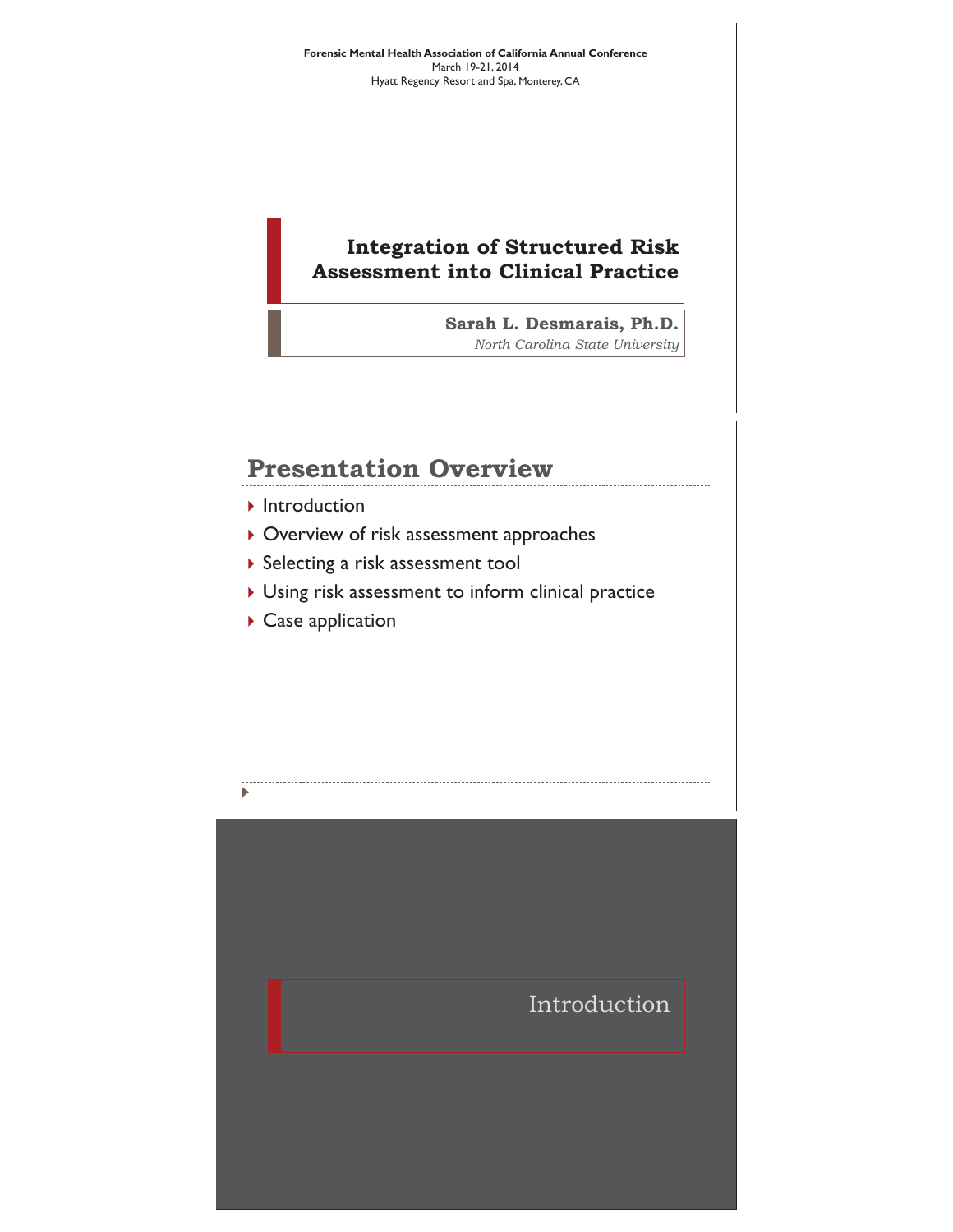

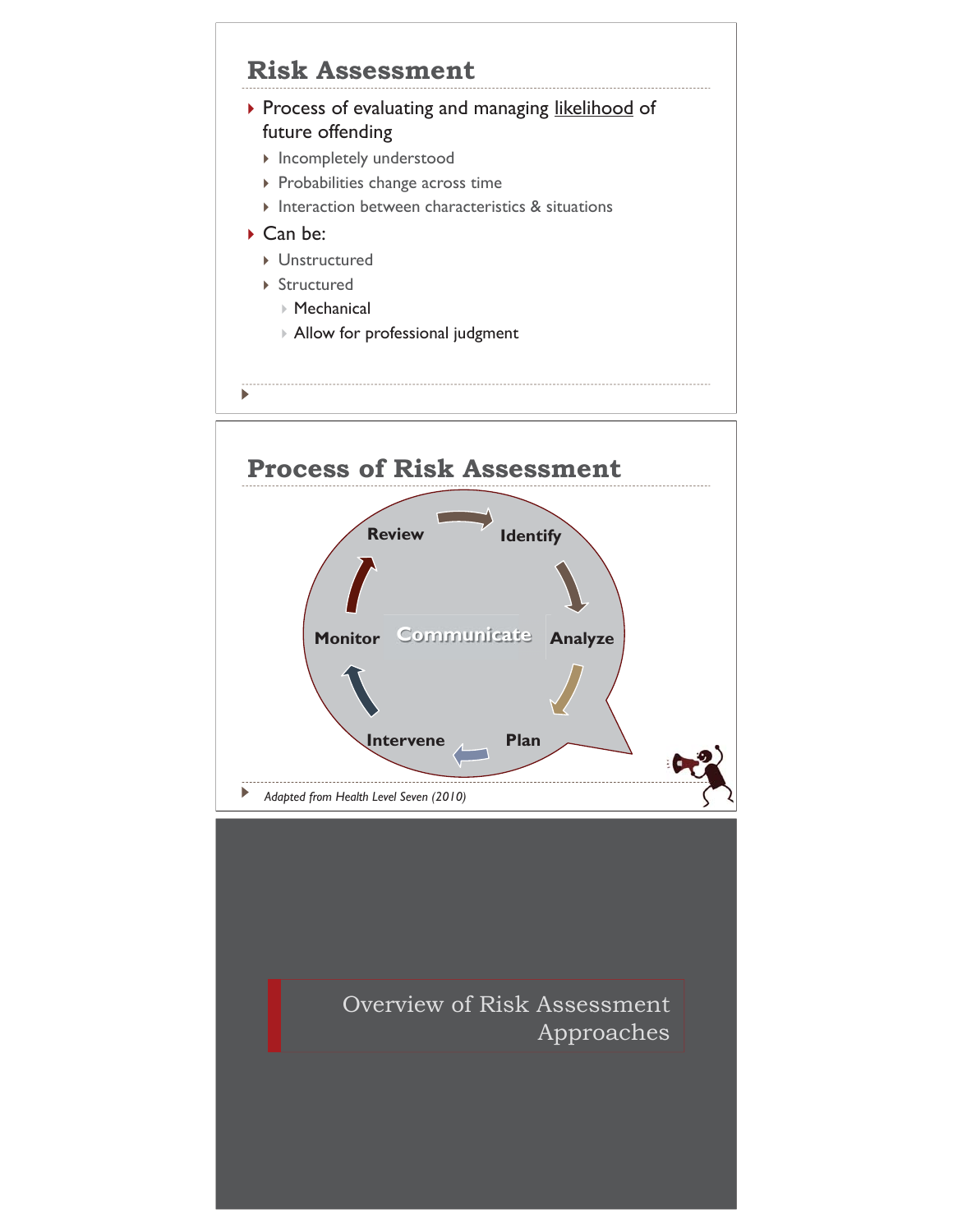

- $\triangleright$  Convenient, flexible
- $\triangleright$  Inexpensive
- ▶ Widely accepted
- $\triangleright$  Able to inform treatment and management

## **1st Generation**

- **I** Unstructured professional judgment
- ▶ Disadvantages
	- $\triangleright$  Training and expertise
	- **Lack of transparency**
	- $\triangleright$  Highly susceptible to biases
	- $\triangleright$  Lack of consistency
	- Accuracy no better than chance

*"Flipping Coins in the Courtroom"*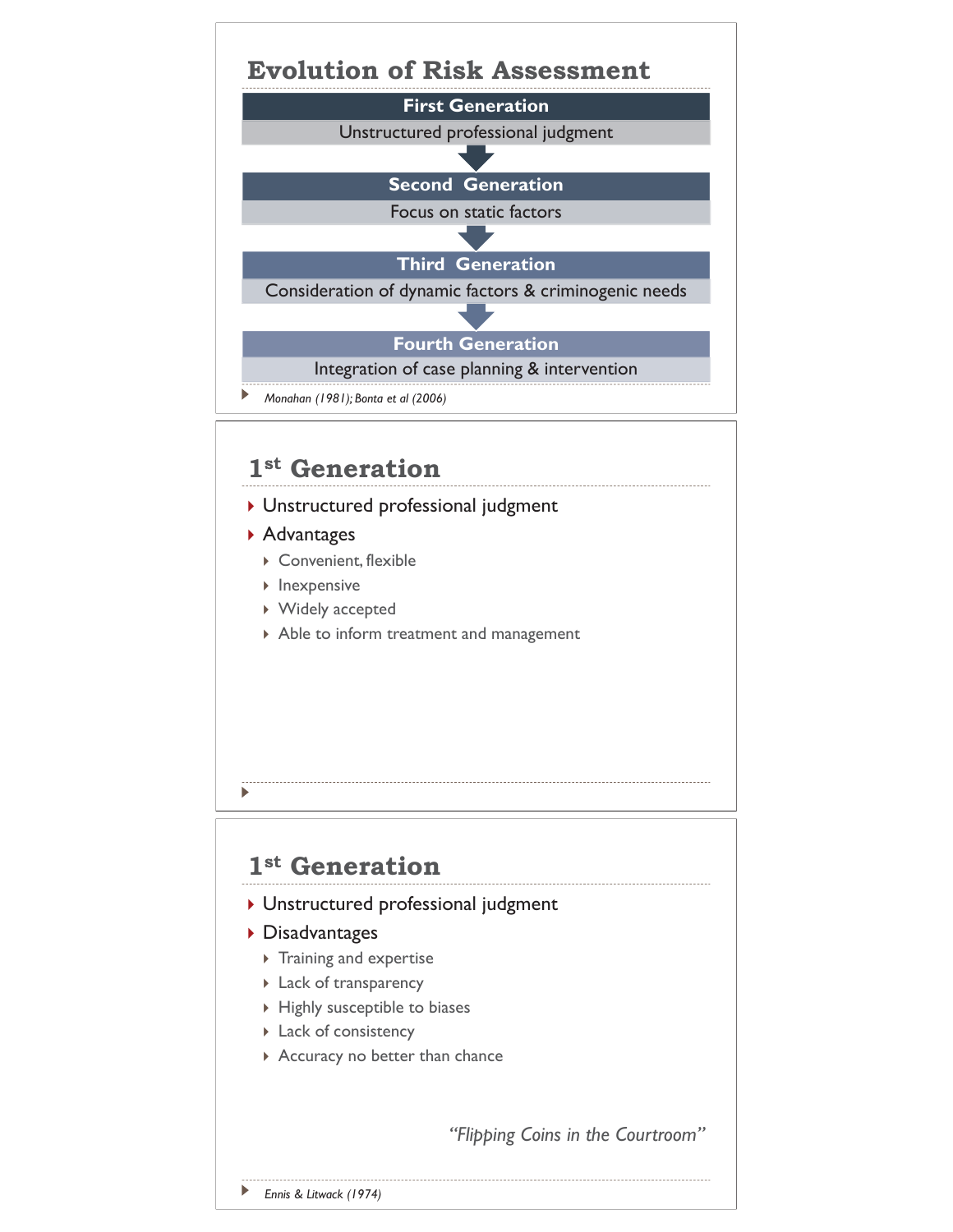# **2nd Generation**

- $\triangleright$  Empirically-based, comprised of static risk factors
- ▶ Advantages
	- $\triangleright$  Transparent and objective
	- $\triangleright$  Good reliability and predictive accuracy
	- $\triangleright$  (Relatively) quick and easy

# **2nd Generation**

- ▶ Empirically-based, comprised of static risk factors
- ▶ Disadvantages
	- ▶ Atheoretical
	- ▶ Do not allow for change over time
	- $\triangleright$  Limited identification of treatment targets
	- $\triangleright$  Limited integration of intervention
	- **Decisions based on group norms**

# **3rd Generation**

- $\triangleright$  Empirically-based and include wider variety of factors
	- ` Dynamic risk factors, criminogenic needs
- ▶ Advantages
	- ▶ Transparent
	- $\triangleright$  Sensitive to change over time
	- ▶ Good reliability and predictive accuracy
	- $\triangleright$  Theoretically sound
	- $\blacktriangleright$  Identification of treatment targets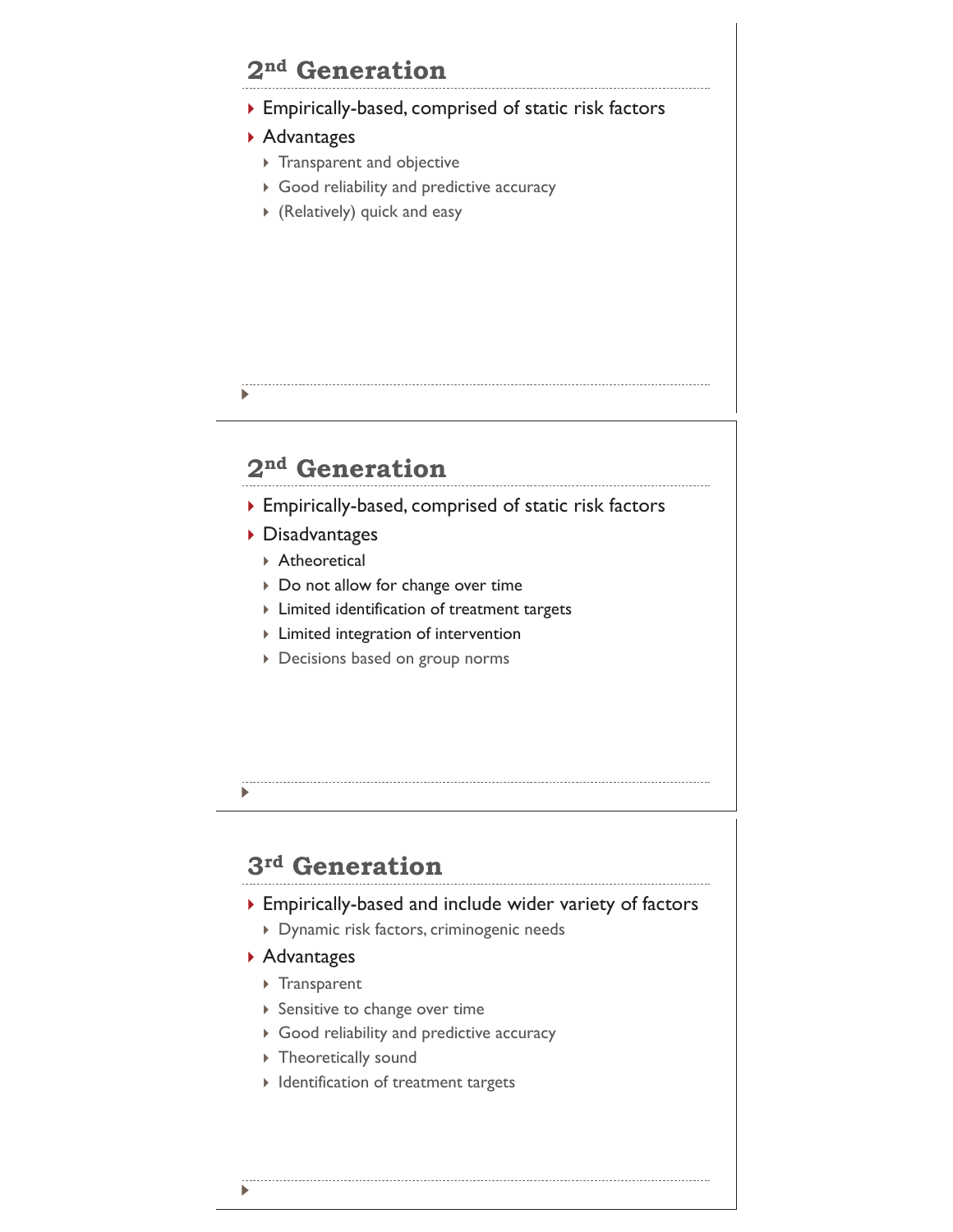## **3rd Generation**

- ` Empirically-based and include wider variety of factors
	- ` Dynamic risk factors, criminogenic needs
- ▶ Disadvantages
	- $\triangleright$  Repeated administration required to detect change
	- **>** Potentially shorter shelf life
	- $\triangleright$  More time consuming
	- **Decisions based on group norms**
	- $\triangleright$  Limited integration of intervention
- 

## **4th Generation**

 $\blacktriangleright$  Integration of risk management, treatment targets and modalities, and assessment of progress

- ▶ Advantages
	- ▶ Transparent
	- $\triangleright$  Sensitive to change over time
	- ▶ Good reliability and predictive accuracy
	- $\triangleright$  Theoretically sound
	- $\triangleright$  Allow for clinical judgment
	- $\blacktriangleright$  Incorporates intervention
- 

## **4th Generation**

- $\blacktriangleright$  Integration of risk management, treatment targets and modalities, and assessment of progress
- ▶ Disadvantages
	- $\triangleright$  Repeated administration required to detect change
	- $\triangleright$  Potentially shorter shelf life
	- $\triangleright$  More time consuming
	- $\triangleright$  More training and expertise
	- ▶ Smaller research base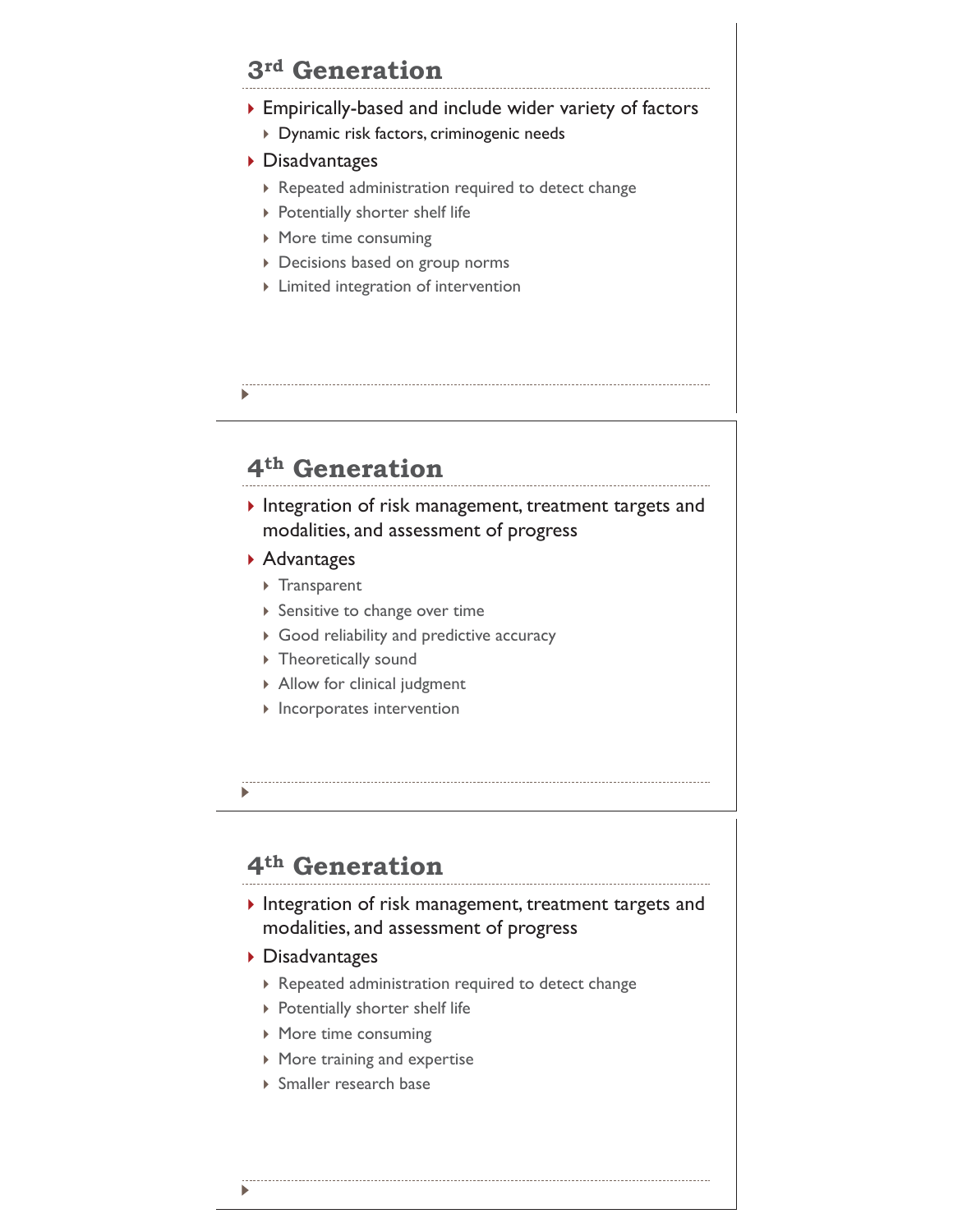# **Risk Assessment in the U.S.**

- $\blacktriangleright$  Hundreds of different risk assessment tools available
- $\triangleright$  Rise in use of structured risk assessment in U.S.
- ▶ Varying in:
	- ▶ Evidence
	- $\triangleright$  Intended population
	- $\blacktriangleright$  Intended outcome
	- ▶ Content
	- ▶ Approach
	- ▶ Length
	- ` Cost

 $\blacktriangleright$ 

Selecting a Risk Assessment Tool

# **Selecting a Risk Assessment Tool**

#### $\blacktriangleright$  Answer the following questions:

- 1. What is the evidence?
- 2. What is your outcome of interest?
- 3. What is your population?
- 4. What is your setting?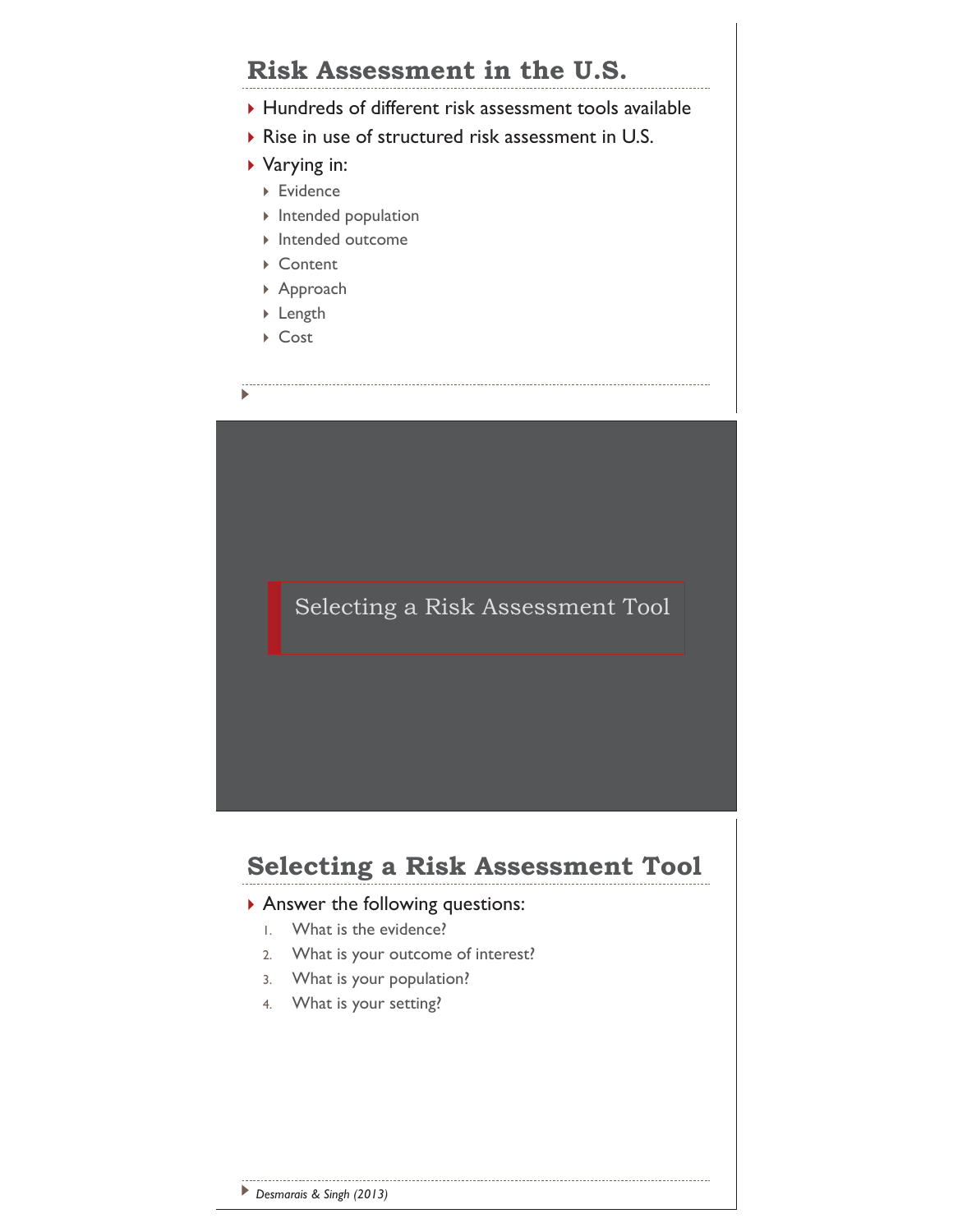# **1. What is the evidence?**

- ▶ No one instrument produces *most* accurate assessments
- $\triangleright$  Some evidence of superiority as a function of:
	- ▶ Outcome
	- ▶ Population
	- **I** Implementation

*See Desmarais & Singh (2014) and Skeem & Monahan (2011) for an overview*

## **Additional Considerations**

- $\triangleright$  Generalizability of research studies to use in practice
	- $\triangleright$  Research assistants  $\neq$  professionals
	- $\triangleright$  Time
	- ▶ Resources
	- $\triangleright$  Training
- ▶ Allegiance effects
	- ` Better performance in studies conducted by tool author

#### *Desmarais & Singh (2013)*

### **2. What is your outcome of interest?**

- $\triangleright$  Some instruments perform better in assessing likelihood of particular outcomes
	- $\triangleright$  General vs specific form of violence
	- ▶ Context or setting of violence
	- $\triangleright$  Timing of violence
- $\triangleright$  Some instruments more/less relevant to clinical practice
	- **Prediction vs management**
	- $\triangleright$  Item content and composition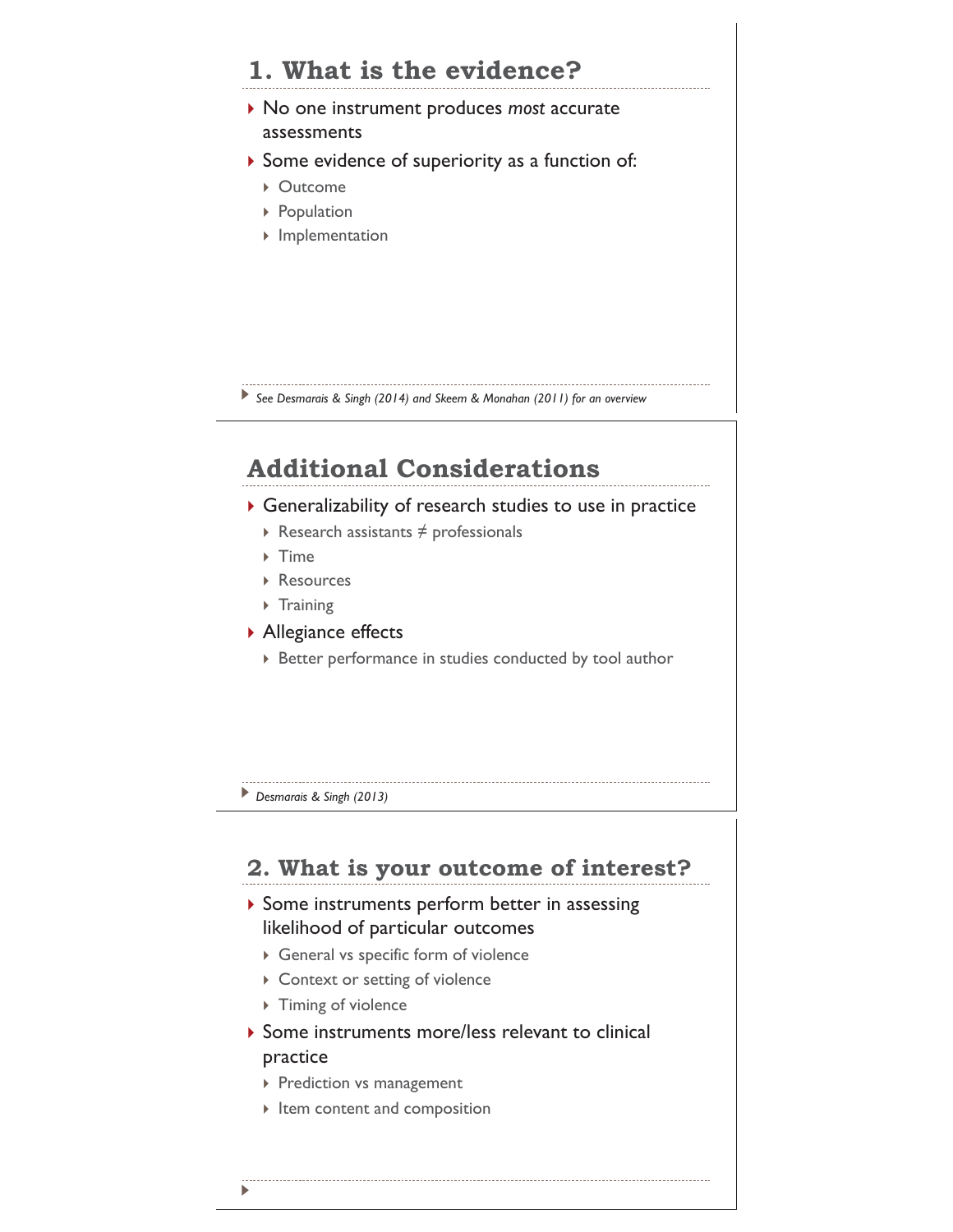# **Important Considerations**

- ▶ 'Violence' is not one behavior
	- ▶ Frequency
	- ▶ Severity
		- ` Physical vs nonphysical
		- ` Sexual vs nonsexual
		- ▶ Weapon?
	- ▶ Setting
		- $\triangleright$  Institution vs community
		- $\triangleright$  Private vs public
	- $\triangleright$  Timeframe
		- ` Imminent vs short-term vs long-term
	- $\triangleright$  Target(s)
- 

# **Important Considerations**

- $\blacktriangleright$  Types of factors:
- **Static vs. dynamic factors** 
	- $\blacktriangleright$  Historical vs. static factors
	- $\triangleright$  Stable vs. acute dynamic factors
- $\triangleright$  Distal vs. proximal factors
- $\triangleright$  Risk vs. protective factors

# **Protective Factors**

- $\triangleright$  Any characteristics that reduce the risk of adverse outcome
	- $\triangleright$  More than the absence of a risk factor
- $\triangleright$  4 reasons to integrate into risk assessment:
	- 1. Balanced view of offender
	- 2. Predictive validity
	- 3. Therapeutic alliance
	- 4. Professional mandate

*Rogers (2000); de Ruiter & Nicholls (2011); Desmarais et al. (2012)*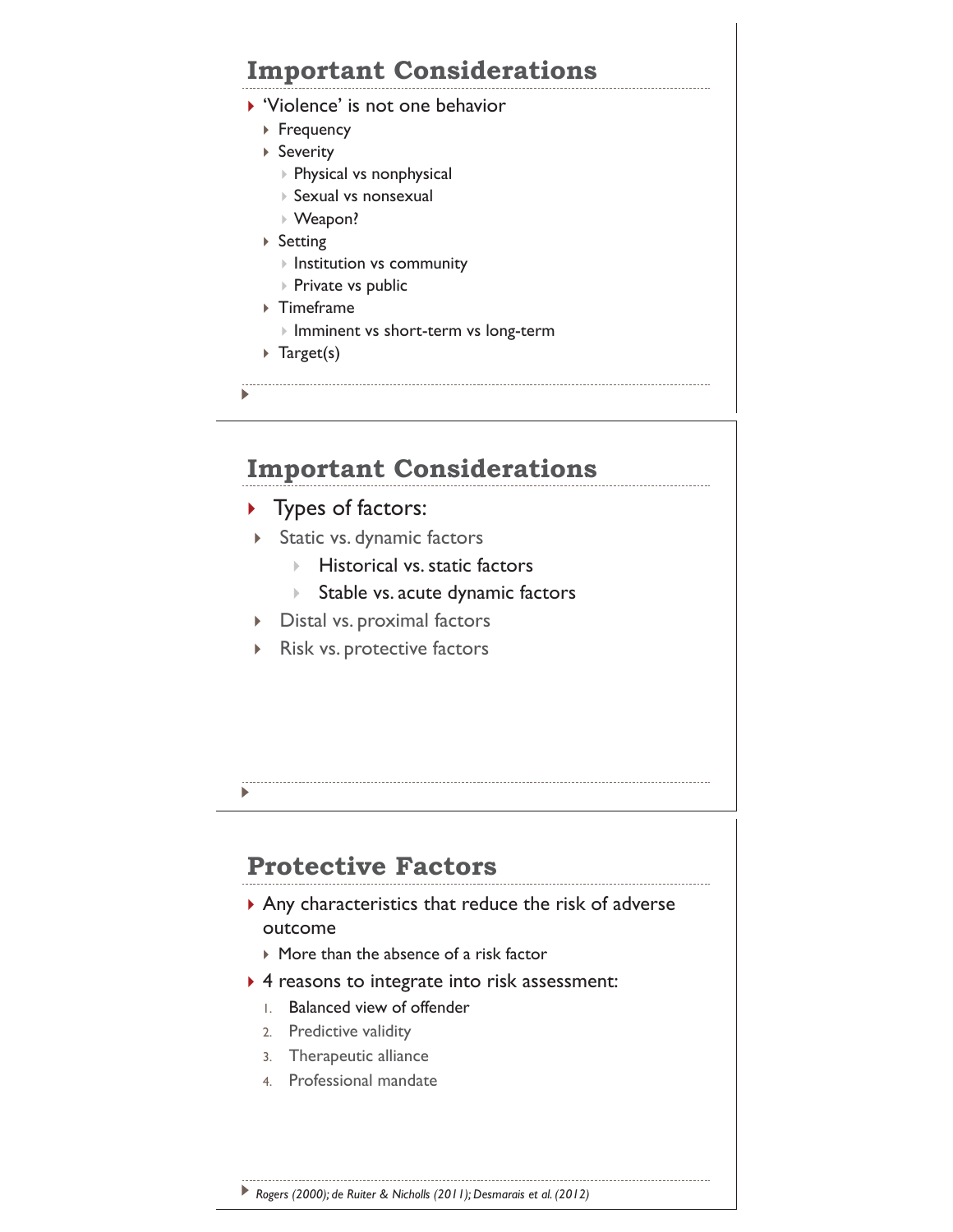# **3. What is your population?**

- $\triangleright$  Some instruments developed for specific populations
- $\blacktriangleright$  Some instruments perform better for some subgroups
- $\blacktriangleright$  Limited evidence of predictive validity for other subgroups

*Desmarais & Singh (2013)* 

# **4. What is your setting?**

- $\blacktriangleright$  Information available
- $\triangleright$  Time available to complete a risk assessment
- ▶ Staff resources, training and background
- ▶ Cost

*Desmarais & Singh (2013)* 

Using Risk Assessment to Inform Clinical Practice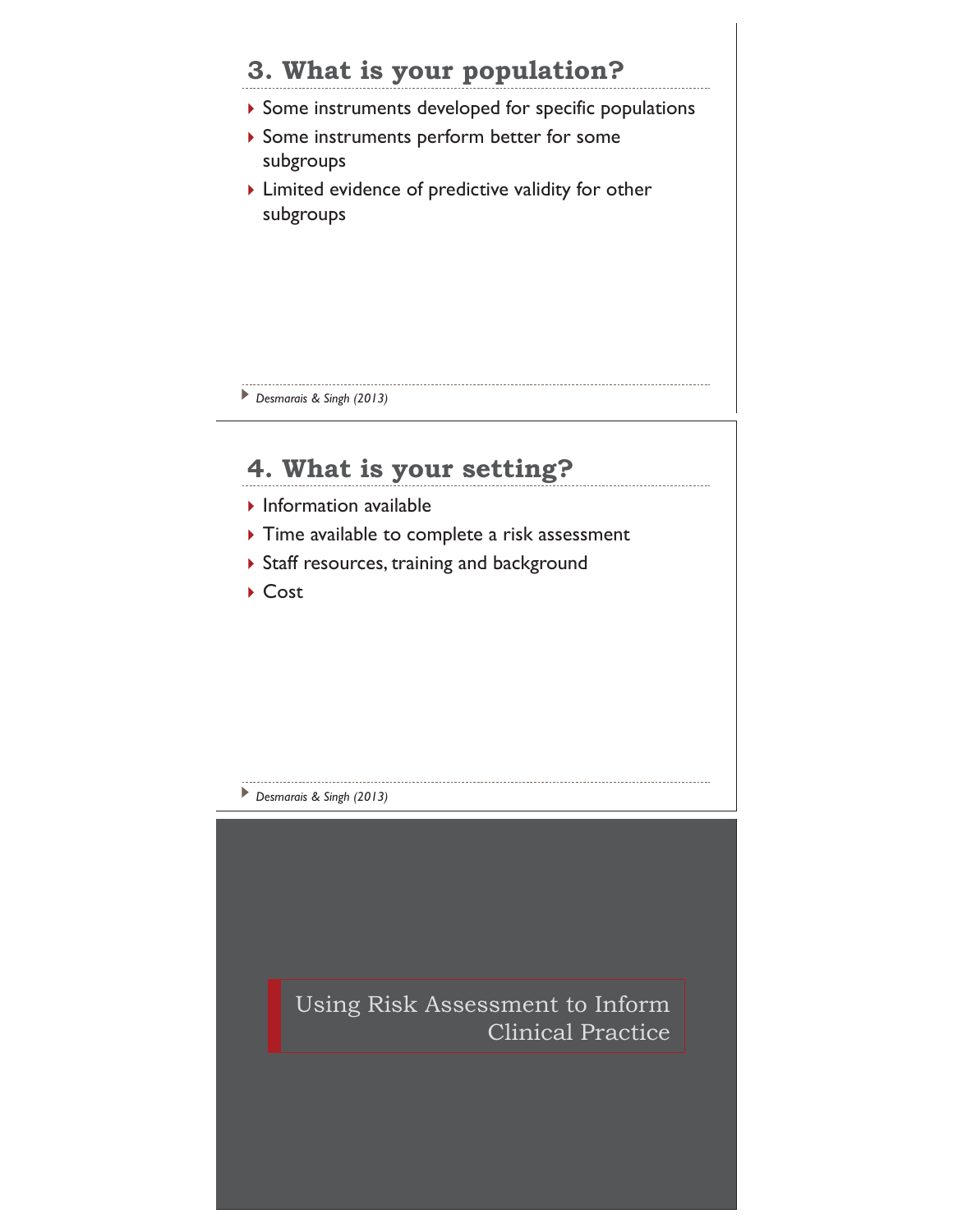## **Risk Assessment → Risk Reduction**

- ▶ Accurate and reliable assessments do not reduce violence
- ` Must be:
	- $\triangleright$  implemented with fidelity
	- $\triangleright$  communicated to others
	- $\triangleright$  integrated into comprehensive case plan
	- $\triangleright$  reviewed and amended over time

# **Successful Implementation**

#### $\triangleright$  Steps to successful implementation in practice:

1. Prepare

 $\blacktriangleright$ 

- 2. Establish stakeholder and staff buy-in
- 3. Select and prepare the risk assessment tool
- 4. Prepare policies and essential documents
- 5. Training
- 6. Implement pilot test
- 7. Full implementation
- 8. Ongoing tasks for sustainability
- *Vincent, Guy, & Grisso (2012)*

## **Communication**

*"Improper risk communication can render a risk assessment that was otherwise well-conducted completely useless or even worse, if it gives consumers the wrong impression."*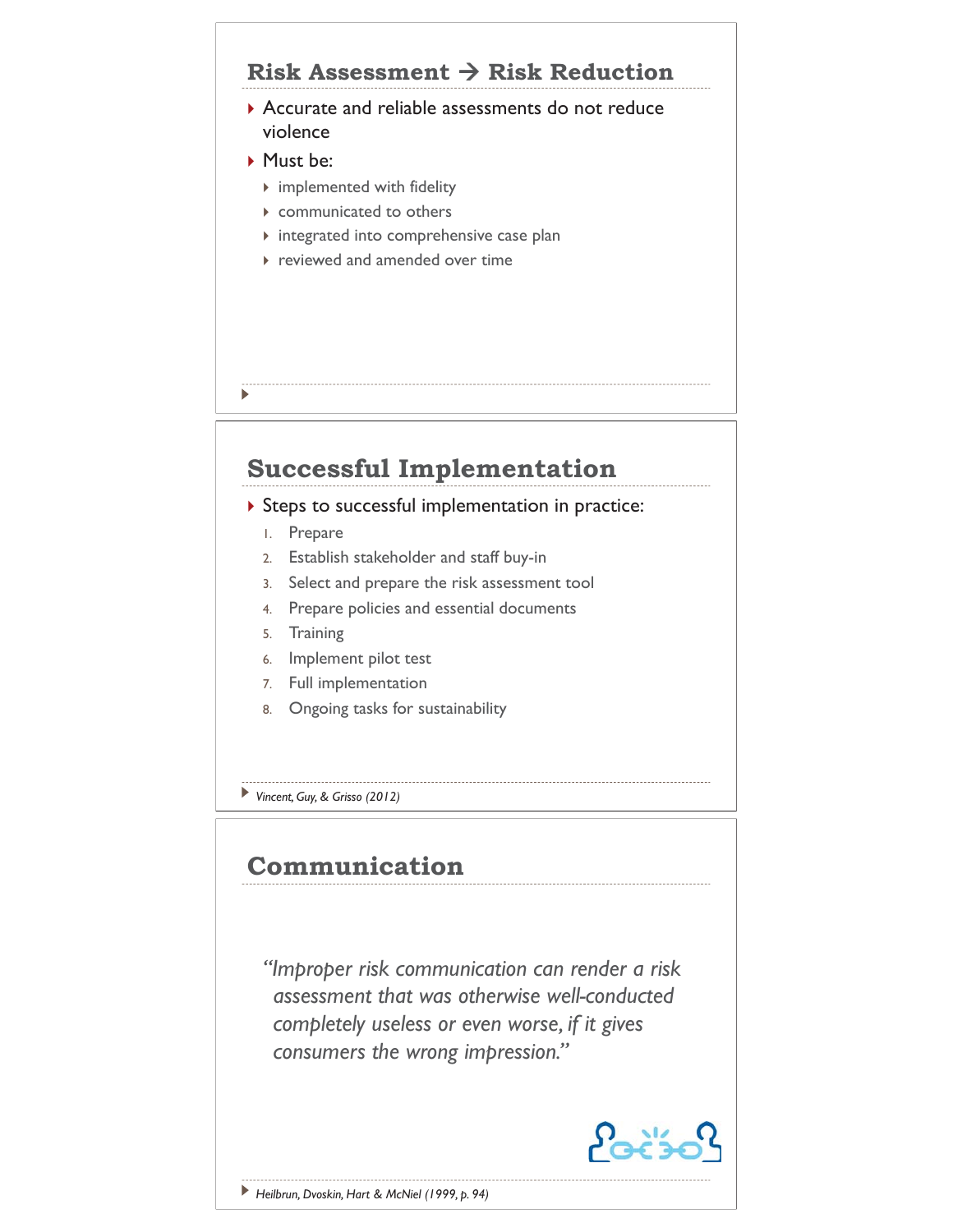## **Communicating Assessment Results**

- $\triangleright$  Completing the form and/or report  $\neq$  communication
- ▶ Recommended practices
	- $\triangleright$  Be explicit
	- ▶ Know your target audience
	- $\rightarrow$  Qualify limitations of assessment
	- $\triangleright$  Contextualize the risk
	- $\triangleright$  Describe plausible scenarios and contingencies
- 

# **Case Conceptualization**

- ` Identify those factors to relevant to *this* person's functioning and outcomes
	- ▶ What is the "root cause" of the behavior?
	- ▶ Are there "gateway" factors?
	- $\triangleright$  Do factors cluster together representing an underlying vulnerability or strength?
- $\triangleright$  Consider both positive and negative formulations
	- ` What do things like when they are going well?
	- $\triangleright$  What do things like look when they are going poorly?

*Douglas et al. (2013); Hart & Logan (2011); Hart, Kropp, & Laws (2003)* 

## **Scenario Planning**

- $\triangleright$  Consider plausible scenarios or trajectories that might happen *during* the assessment timeframe
- ` Scenarios may include:
	- ` Repeat scenario or a flat trajectory
	- $\triangleright$  Twist scenario or sideways trajectory
	- $\triangleright$  Escalating or improving scenario
		- ▶ Doom (worst case) scenario
		- ▶ Optimistic (best case) scenario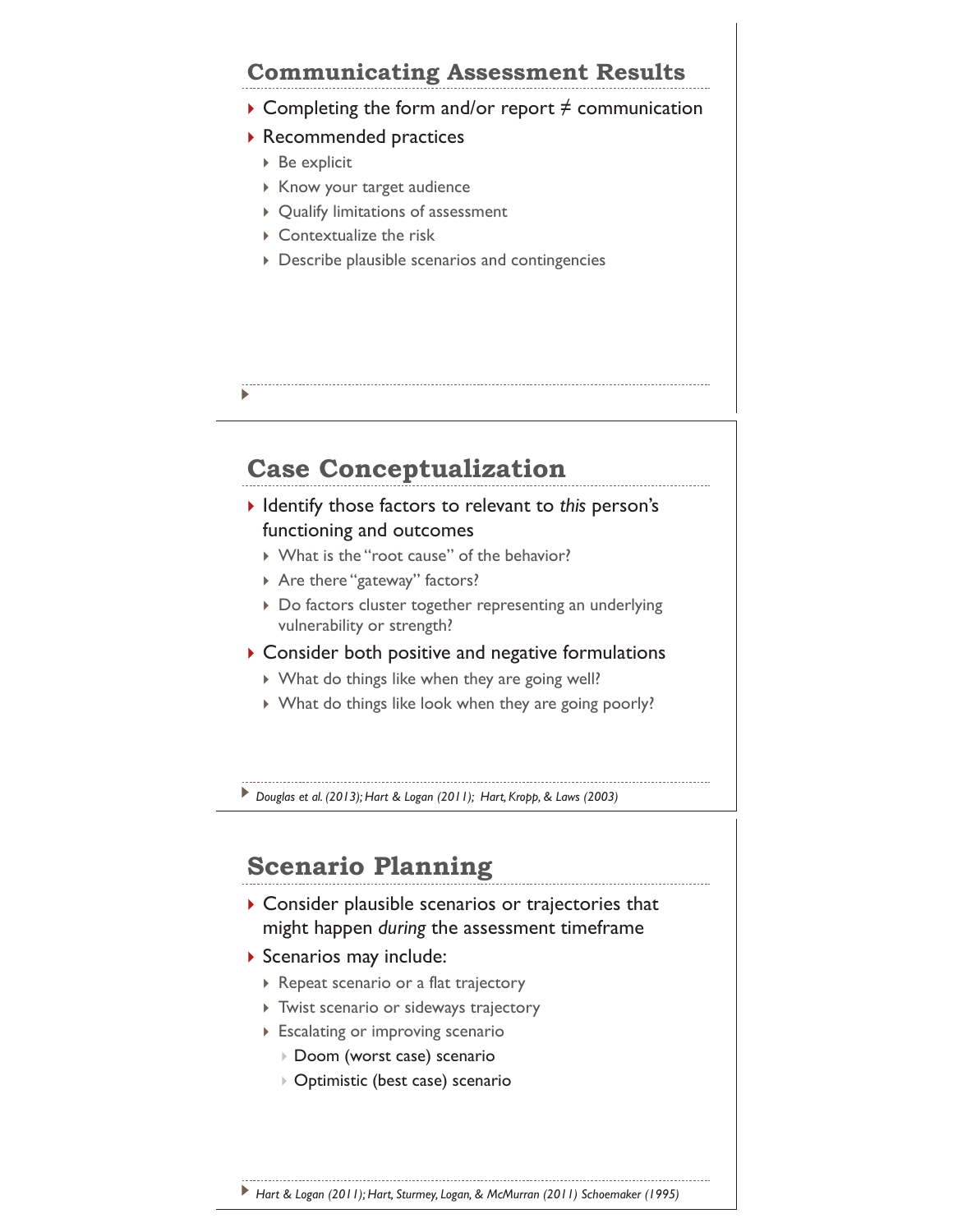# **Additional Considerations**

- $\triangleright$  You should answer the following questions:
	- $\triangleright$  Nature
		- ▶ What is the outcome of concern?
	- ▶ Target
		- $\triangleright$  Who is likely to be hurt?
	- ▶ Severity
		- ` What is the likely injury or harm to self or others?
	- $\triangleright$  Timeline:
		- ` When might this occur?
	- ▶ Frequency
		- ` How often is it likely to occur?
	- ▶ Context
		- ` What might trigger it? What might prevent it?
	- **Eikelihood** 
		- $\triangleright$  How likely is it that this will happen?

 $\blacktriangleright$ 

### **Integration into Treatment Planning**

#### ▶ Risk-Need-Responsivity Model

- $\triangleright$  Best practice for assessing and treating offenders
- $\triangleright$  Framework for linking risk assessment with clinical practice and prioritizing treatment
- $\triangleright$  Reduced violence with adherence to:
	- 1. Risk principle
	- 2. Need principle
	- 3. Responsivity principle
- *Andrews & Dowden (2006); Andrews & Bonta (2010); Lowenkamp et al. (2006)*

# **Risk Principle**

#### Match level of risk

- $\Box$  Higher risk  $\rightarrow$  more resources
- $\Box$  Lower risk  $\rightarrow$  fewer resources
- $\Box$  Over-intervening  $\rightarrow$  increase adverse outcomes
	- $\Box$  Increase risk factors
	- □ Reducing protective factors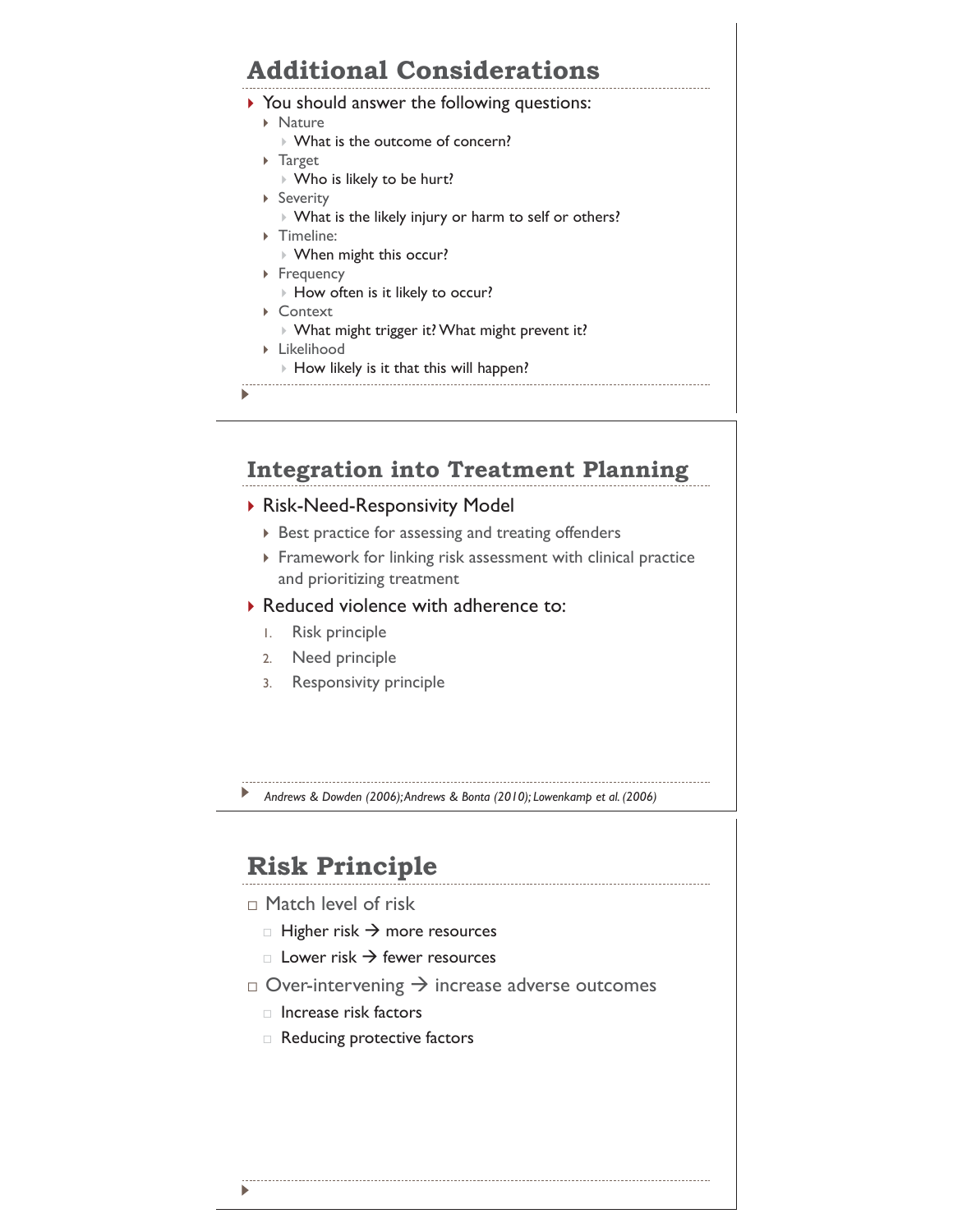# **Need Principle**

- $\rightarrow$  Target individual risk factors relevant to risk of adverse outcomes
- ▶ Examples
	- $\triangleright$  Substance use
	- ` Mood
	- **Attitudes**

# **Responsivity Principle**

- $\blacktriangleright$  Take into account factors that can affect treatment outcomes
	- ▶ Examples
		- $\triangleright$  Intellectual functioning
		- $\triangleright$  Maturity
		- ` Mental health symptoms
		- $\triangleright$  Learning style
		- $\triangleright$  Motivation
- $\triangleright$  Build upon individual strengths
- 

### **Risk Management & Treatment Plan**

- $\triangleright$  Consider all components of the risk assessment
	- $\triangleright$  Draw from case conceptualization and scenario planning
- I Identify and balance short-term and long-term goals
	- ▶ Yours, the system's and your client's
- $\triangleright$  Use a stepwise, integrated approach that targets and prioritizes individual risks and needs
	- $\triangleright$  Step  $1 -$  Stability
	- $\triangleright$  Step 2 Improve functioning and reduce risk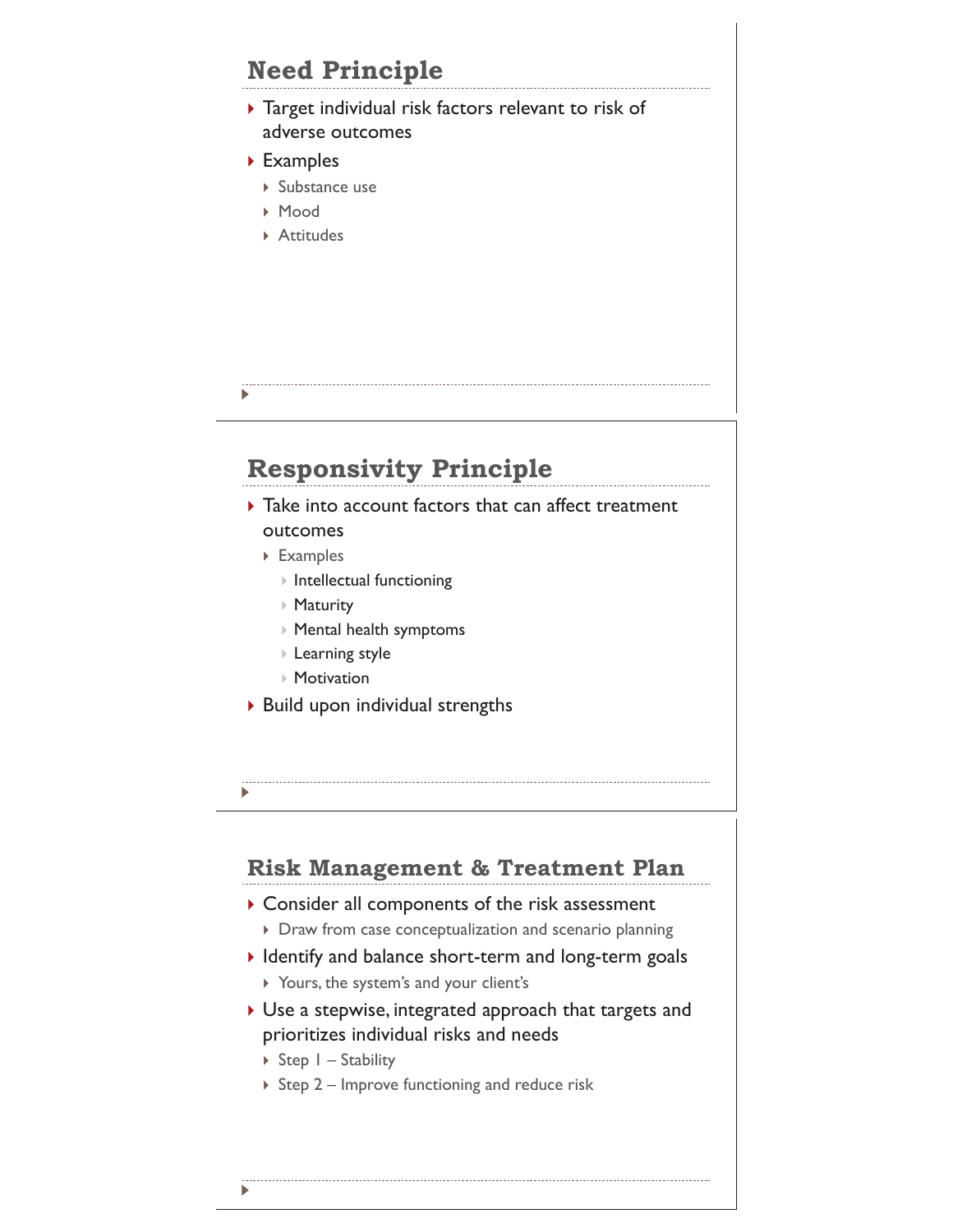# **Additional Considerations**

#### $\triangleright$  Given his/her level of functioning (cognitive and mental health), maturity, and motivation:

- $\triangleright$  What structures and supports need to be in place?
- $\triangleright$  What are the urgent/critical issues?
- ` What do we work on now to provide the foundation for future progress?
- $\triangleright$  How do we measure:
	- ` improvements or success?
	- ▶ setbacks or failure?
- 

# **Review and Amendment**

- $\triangleright$  Both the assessment and risk management/treatment plan have a shelf-life
- $\blacktriangleright$  Identify and implement mechanism and timeline for review
	- $\triangleright$  Modify as necessary
- $\blacktriangleright$  Not necessary to start from scratch
	- ` What has changed (for better or worse)?
	- $\triangleright$  What is the same?
	- ▶ What do we need to do differently?
- 

# **Broken Leg Dilemma**

- $\triangleright$  Life events and circumstances change limiting applicability of risk assessment and plan
	- ▶ Examples
		- ▶ Physical incapacity
		- $\triangleright$  Setting
		- $\triangleright$  Interpersonal relationships
		- ` Employment
		- $\triangleright$  Intervention

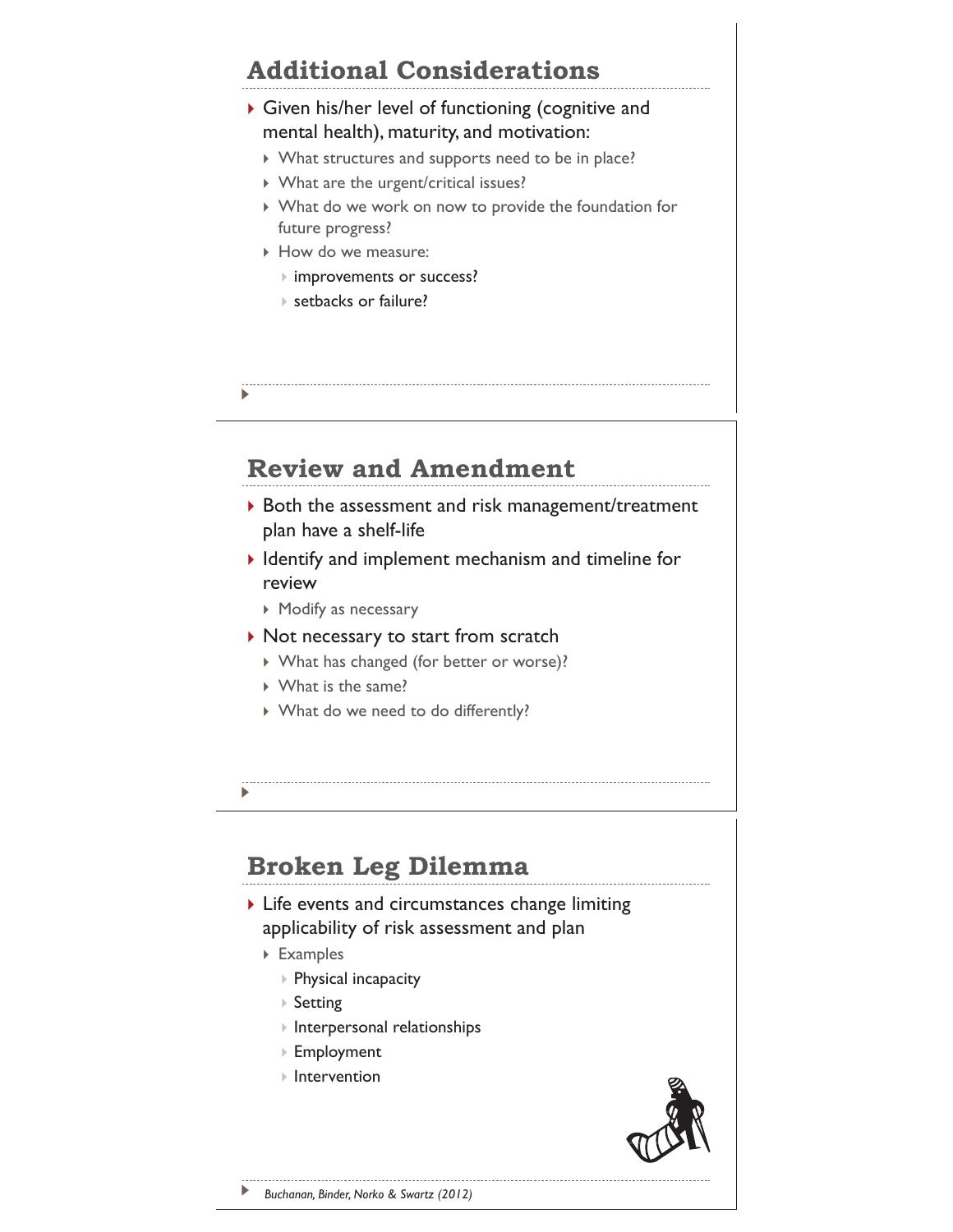### Case Application

### **Short-Term Assessment of Risk and Treatability (START)**

- **Structured professional judgment scheme**
- ▶ 20 dynamic items
	- Each rated for current strength and vulnerability
	- $\triangleright$  Relevance to individual client (currently and historically)
- **Assess short-term risk of:** 
	- **Externalized aggression** (violence)
	- $\triangleright$  Internalized aggression (suicide, self-harm)
	- $\triangleright$  Related high-risk behaviors (self-neglect, substance abuse, victimization, unauthorized absence, other)

#### Þ

### **Status of START**

#### ▶ Used in diverse settings

- ▶ Psychiatric (civil and forensic), corrections, VA
- $\triangleright$  Institution and community
- ` Adolescent version to be published Summer 2014
- ▶ Recognized as:
	- ▶ Best practice for assessment and management of violence and related risks (UK Department of Health, 2007)
	- **Promising practice for assessment of inpatient aggression (Daffern,** 2007)
	- **Leading practice in mental health services** (Accreditation Canada, 2011)
- $\triangleright$  Translated into 8 different languages
- $\triangleright$  Implemented in more than a dozen countries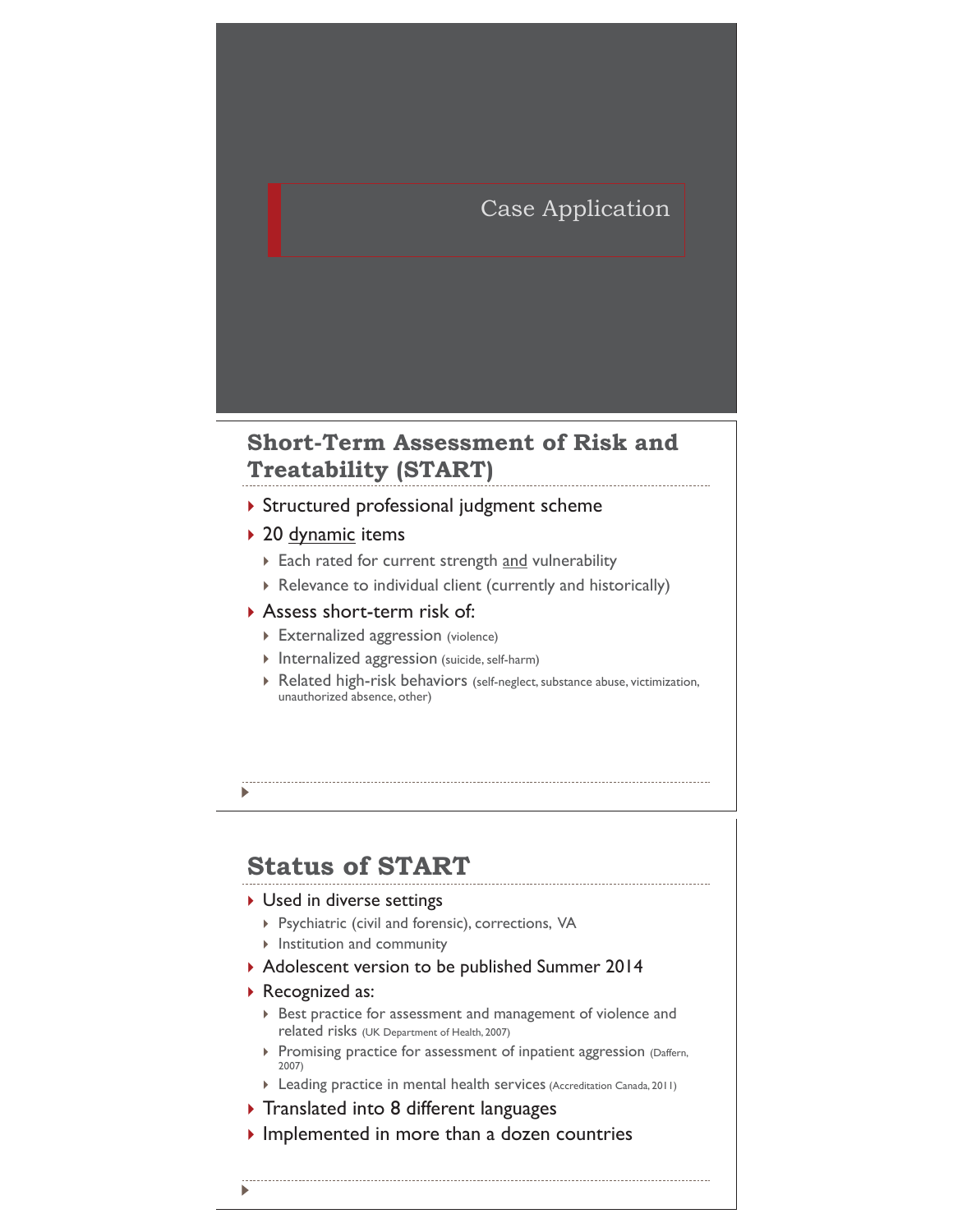

COMPLETED BY:<br>"TA - Therapeutic Alliance. <sup>1</sup>995 - Positive Peer Support. <sup>1</sup>N/A - Not A